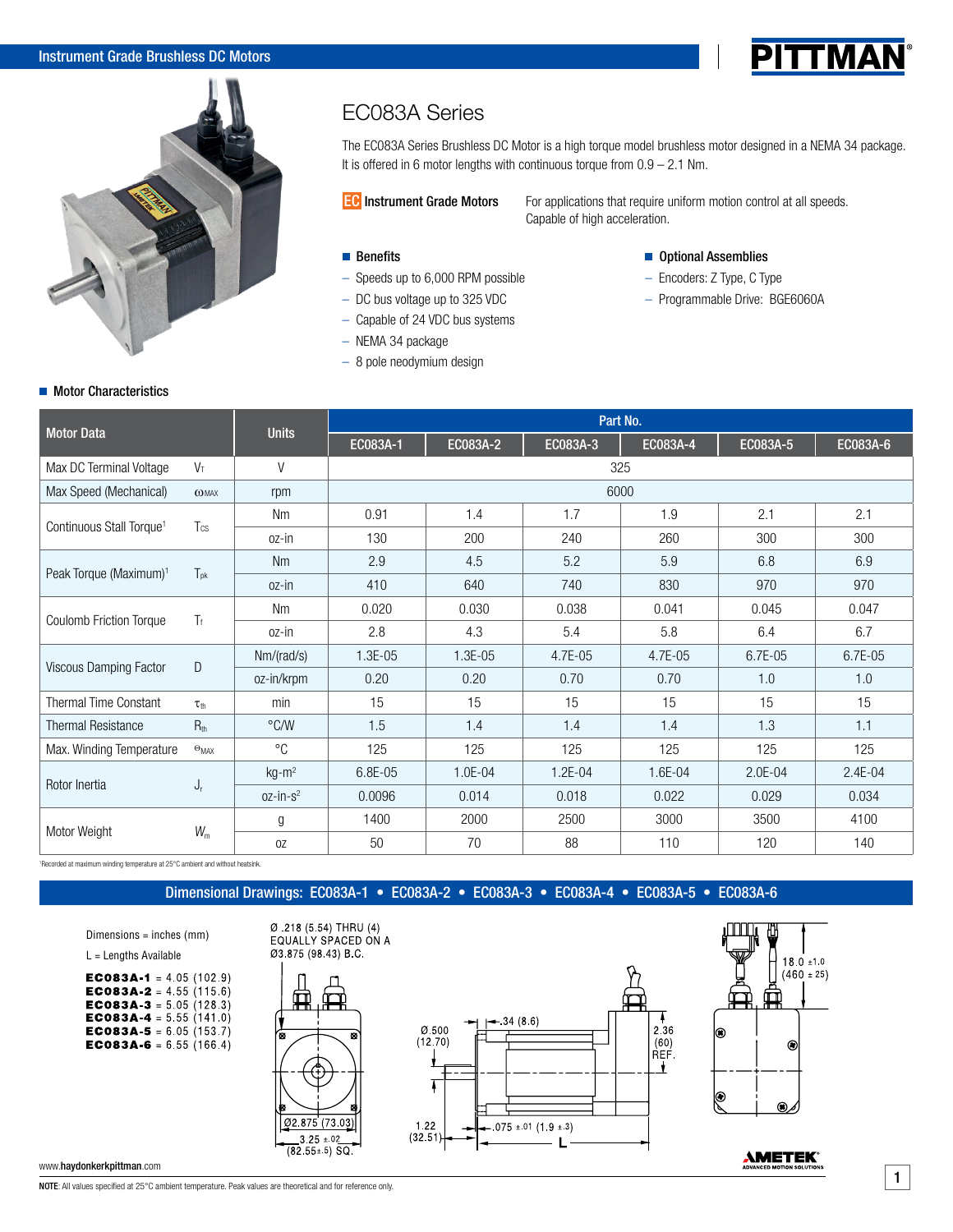# Performance Data & Graph: EC083A–1 EC

| <b>Motor Data</b>               |                      | <b>Units</b>      |        |        |        |        |        |       |
|---------------------------------|----------------------|-------------------|--------|--------|--------|--------|--------|-------|
| Rated Voltage V1                | $V_r$                | V                 | 60.0   | 76.0   | 96.0   | 152    | 305    | 305   |
| Rated Torque <sup>1</sup> •     |                      | Nm                | 0.80   | 0.81   | 0.81   | 0.79   | 0.78   | 0.78  |
|                                 | Tr                   | oz-in             | 110    | 110    | 120    | 110    | 110    | 110   |
| Rated Speed <sup>1</sup>        | $\omega$ r           | rpm               | 6000   | 6000   | 6000   | 6000   | 6000   | 6000  |
| Rated Current <sup>1</sup>      | I <sub>r</sub>       | Α                 | 31     | 23     | 18     | 12     | 9.9    | 6.3   |
| Rated Power <sup>1</sup>        | P <sub>r</sub>       | W                 | 500    | 510    | 510    | 500    | 490    | 490   |
| No Load Speed                   | $\omega_{\text{nl}}$ | rpm               | 6000   | 6000   | 6000   | 6000   | 6000   | 6000  |
| No Load Current                 | $I_{\text{nl}}$      | А                 | 0.97   | 0.71   | 0.55   | 0.39   | 0.31   | 0.20  |
| Rated Voltage V2                | $V_r$                | V                 | 38.0   | 38.0   | 76.0   | 76.0   | 152    | 152   |
| Rated Torque <sup>1</sup> •     | T <sub>r</sub>       | <b>Nm</b>         | 0.81   | 0.83   | 0.82   | 0.81   | 0.79   | 0.79  |
|                                 |                      | oz-in             | 110    | 120    | 120    | 110    | 110    | 110   |
| Rated Speed <sup>1</sup>        | $\omega$ r           | rpm               | 6000   | 6000   | 6000   | 6000   | 6000   | 6000  |
| Rated Current <sup>1</sup>      | I <sub>r</sub>       | A                 | 31     | 23     | 18     | 12     | 9.9    | 6.3   |
| Rated Power <sup>1</sup>        | P <sub>r</sub>       | W                 | 510    | 520    | 510    | 510    | 500    | 500   |
| No Load Speed                   | $\omega_{\text{nl}}$ | rpm               | 6000   | 6000   | 6000   | 6000   | 6000   | 6000  |
| No Load Current                 | $I_{\text{nl}}$      | Α                 | 0.97   | 0.71   | 0.55   | 0.39   | 0.31   | 0.20  |
|                                 | $K_M$                | $Nm/\sqrt{W}$     | 0.15   | 0.15   | 0.16   | 0.15   | 0.15   | 0.15  |
| Motor Constant                  |                      | oz-in/ $\sqrt{W}$ | 21     | 22     | 22     | 21     | 21     | 21    |
|                                 | $K_T$                | Nm/A              | 0.0294 | 0.0405 | 0.0516 | 0.0736 | 0.0921 | 0.143 |
| <b>Torque Constant</b>          |                      | oz-in/A           | 4.17   | 5.73   | 7.30   | 10.4   | 13.0   | 20.3  |
| Voltage Constant                | $K_E$                | V/(rad/s)         | 0.0294 | 0.0405 | 0.0516 | 0.0736 | 0.0921 | 0.143 |
|                                 |                      | V/krpm            | 3.08   | 4.24   | 5.40   | 7.71   | 9.64   | 15.0  |
| <b>Terminal Resistance</b>      | $R_{mt}$             | $\Omega$          | 0.0400 | 0.0700 | 0.110  | 0.240  | 0.370  | 0.920 |
| Inductance                      | L                    | mH                | 0.14   | 0.26   | 0.43   | 0.88   | 1.4    | 3.3   |
| Peak Current                    | $I_{\text{pk}}$      | Α                 | 110    | 81     | 63     | 42     | 36     | 22    |
| <b>Electrical Time Constant</b> | $\tau_{\rm e}$       | ms                | 3.5    | 3.7    | 3.9    | 3.7    | 3.8    | 3.6   |
| <b>Mechanical Time Constant</b> | $\tau_{m}$           | ms                | 3.1    | 2.9    | 2.8    | 3.0    | 3.0    | 3.0   |

1 Recorded at maximum winding temperature at 25°C ambient and without heatsink.



#### www.haydonkerkpittman.com

**AMETEK**<sup>®</sup>

2

NOTE: All values specified at 25°C ambient temperature. Peak values are theoretical and for reference only. S.O.A.C. = Safe Operating Area for Continuous duty.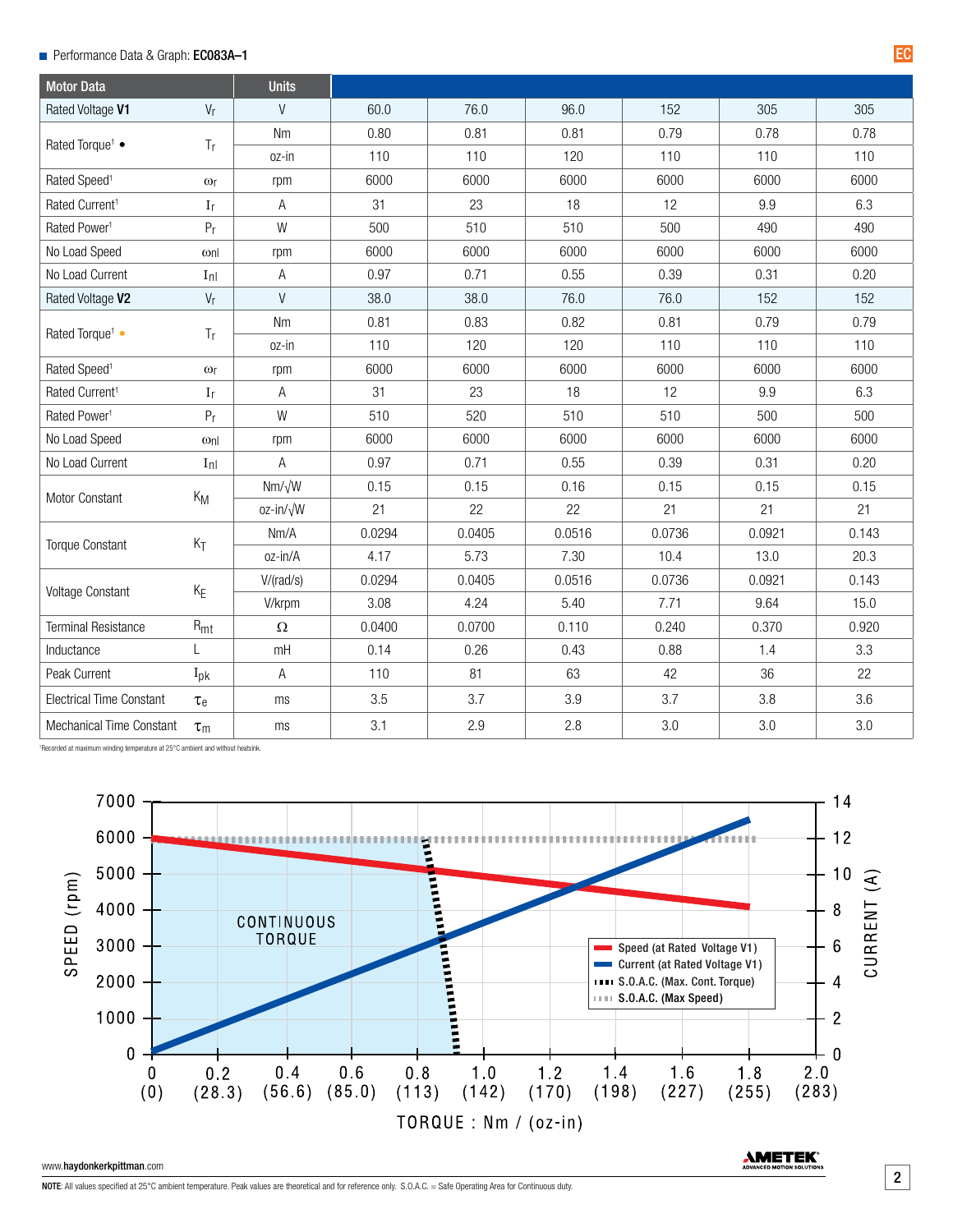# ■ Performance Data & Graph: EC083A–2 EC

| <b>Motor Data</b>               |                      | <b>Units</b>      |        |        |       |       |       |       |
|---------------------------------|----------------------|-------------------|--------|--------|-------|-------|-------|-------|
| Rated Voltage V1                | $V_r$                | V                 | 76.0   | 76.0   | 152   | 152   | 305   | 305   |
| Rated Torque <sup>1</sup> •     |                      | <b>Nm</b>         | 1.2    | 1.3    | 1.2   | 1.2   | 1.2   | 1.2   |
|                                 | Tr                   | oz-in             | 180    | 180    | 180   | 180   | 170   | 170   |
| Rated Speed <sup>1</sup>        | $\omega$ r           | rpm               | 6000   | 6000   | 6000  | 6000  | 6000  | 6000  |
| Rated Current <sup>1</sup>      | I <sub>r</sub>       | Α                 | 23     | 18     | 12    | 9.8   | 6.3   | 5.1   |
| Rated Power <sup>1</sup>        | P <sub>r</sub>       | W                 | 780    | 790    | 780   | 780   | 770   | 760   |
| No Load Speed                   | $\omega_{\text{nl}}$ | rpm               | 6000   | 6000   | 6000  | 6000  | 6000  | 6000  |
| No Load Current                 | $I_{\text{nl}}$      | Α                 | 0.65   | 0.51   | 0.33  | 0.28  | 0.18  | 0.15  |
| Rated Voltage V2                | $V_r$                | $\vee$            | 38.0   | 48.0   | 76.0  | 76.0  | 152   | 152   |
|                                 |                      | <b>Nm</b>         | 1.3    | 1.3    | 1.3   | 1.3   | 1.3   | 1.3   |
| Rated Torque <sup>1</sup> •     | T <sub>r</sub>       | oz-in             | 180    | 180    | 180   | 190   | 180   | 180   |
| Rated Speed <sup>1</sup>        | $\omega$ r           | rpm               | 5930   | 5860   | 5930  | 4920  | 6000  | 5270  |
| Rated Current <sup>1</sup>      | I <sub>r</sub>       | A                 | 23     | 19     | 12    | 10    | 6.3   | 5.2   |
| Rated Power <sup>1</sup>        | P <sub>r</sub>       | W                 | 800    | 800    | 800   | 690   | 790   | 710   |
| No Load Speed                   | $\omega_{\text{nl}}$ | rpm               | 5970   | 5920   | 5970  | 5050  | 6000  | 5370  |
| No Load Current                 | $I_{\text{nl}}$      | A                 | 0.65   | 0.51   | 0.33  | 0.27  | 0.18  | 0.15  |
| Motor Constant                  | $K_M$                | $Nm/\sqrt{W}$     | 0.21   | 0.21   | 0.22  | 0.22  | 0.21  | 0.21  |
|                                 |                      | oz-in/ $\sqrt{W}$ | 30     | 30     | 31    | 31    | 30    | 30    |
| <b>Torque Constant</b>          | $K_T$                | Nm/A              | 0.0606 | 0.0772 | 0.121 | 0.143 | 0.222 | 0.269 |
|                                 |                      | oz-in/A           | 8.59   | 10.9   | 17.2  | 20.3  | 31.4  | 38.1  |
| Voltage Constant                | $K_{\mathsf E}$      | V/(rad/s)         | 0.0606 | 0.0772 | 0.121 | 0.143 | 0.222 | 0.269 |
|                                 |                      | V/krpm            | 6.35   | 8.08   | 12.7  | 15.0  | 23.2  | 28.2  |
| <b>Terminal Resistance</b>      | $R_{mt}$             | $\Omega$          | 0.0800 | 0.130  | 0.310 | 0.440 | 1.07  | 1.65  |
| Inductance                      | L                    | mH                | 0.33   | 0.54   | 1.4   | 1.9   | 4.5   | 6.7   |
| Peak Current                    | $I_{\text{pk}}$      | A                 | 84     | 66     | 42    | 36    | 23    | 18    |
| <b>Electrical Time Constant</b> | $\tau_{\rm e}$       | ms                | 4.1    | 4.2    | 4.4   | 4.3   | 4.2   | 4.1   |
| <b>Mechanical Time Constant</b> | $\tau_{m}$           | ms                | 2.2    | 2.2    | 2.1   | 2.2   | 2.2   | 2.3   |

1 Recorded at maximum winding temperature at 25°C ambient and without heatsink.



#### www.haydonkerkpittman.com

**AMETEK**<sup>®</sup>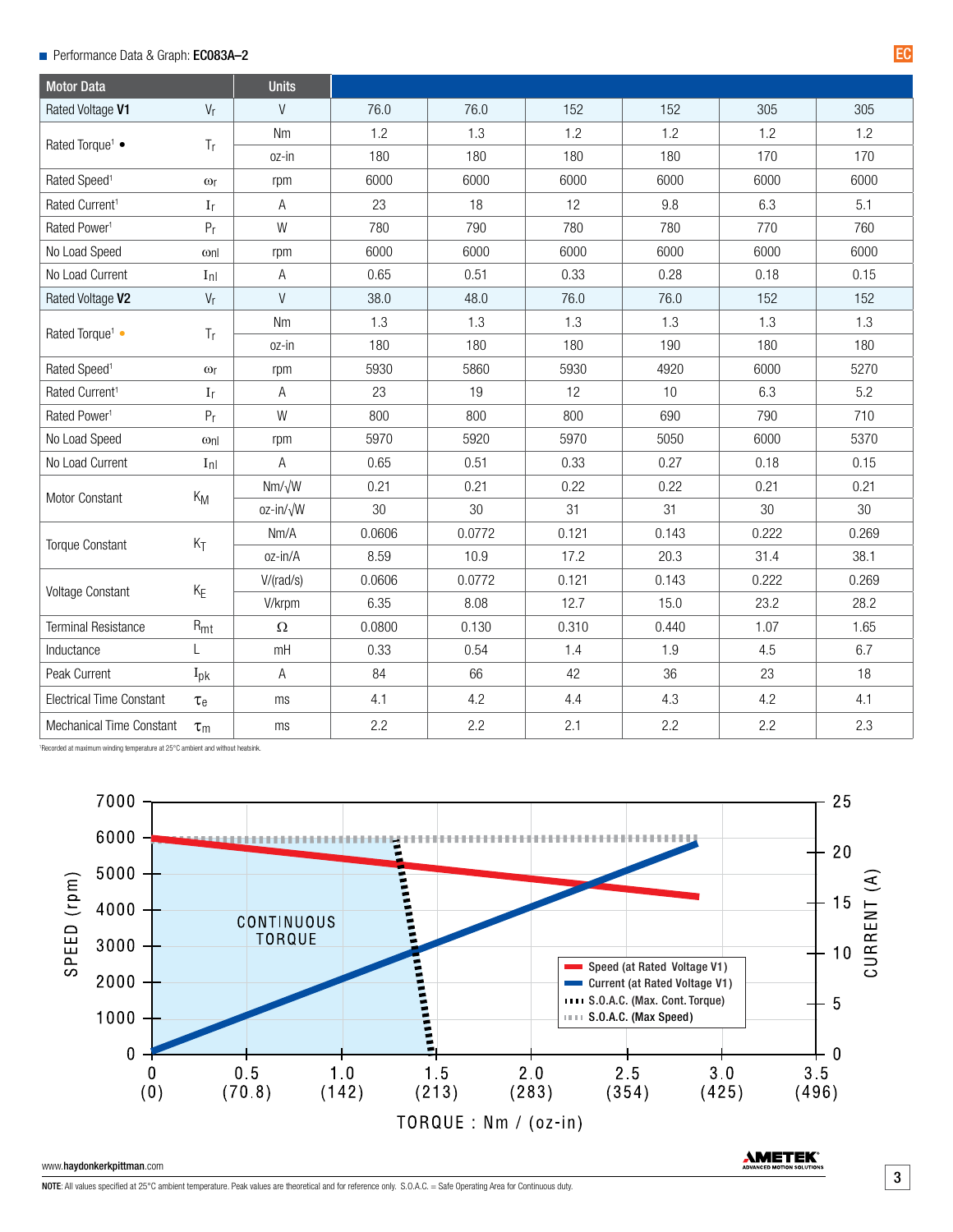## **Performance Data & Graph: EC083A-3**

| <b>Motor Data</b>               |                      | <b>Units</b>      |        |        |       |       |       |
|---------------------------------|----------------------|-------------------|--------|--------|-------|-------|-------|
| Rated Voltage V1                | $V_r$                | $\vee$            | 76.0   | 96.0   | 152   | 305   | 305   |
| Rated Torque <sup>1</sup> •     |                      | Nm                | 1.2    | 1.2    | 1.2   | 1.2   | 1.2   |
|                                 | Tr                   | oz-in             | 170    | 170    | 170   | 170   | 170   |
| Rated Speed <sup>1</sup>        | $\omega$ r           | rpm               | 6000   | 6000   | 6000  | 6000  | 6000  |
| Rated Current <sup>1</sup>      | I <sub>r</sub>       | Α                 | 27     | 18     | 13    | 11    | 8.9   |
| Rated Power <sup>1</sup>        | P <sub>r</sub>       | W                 | 740    | 750    | 760   | 750   | 760   |
| No Load Speed                   | $\omega_{\text{nl}}$ | rpm               | 6000   | 6000   | 6000  | 6000  | 6000  |
| No Load Current                 | $I_{\text{nl}}$      | Α                 | 1.4    | 0.86   | 0.63  | 0.53  | 0.43  |
| Rated Voltage V2                | $V_r$                | V                 | 38.0   | 48.0   | 76.0  | 152   | 152   |
| Rated Torque <sup>1</sup> •     | T <sub>r</sub>       | Nm                | 1.2    | 1.2    | 1.2   | 1.2   | 1.2   |
|                                 |                      | oz-in             | 170    | 180    | 170   | 170   | 170   |
| Rated Speed <sup>1</sup>        | $\omega$ r           | rpm               | 6000   | 5890   | 6000  | 6000  | 6000  |
| Rated Current <sup>1</sup>      | I <sub>r</sub>       | Α                 | 27     | 18     | 13    | 11    | 8.9   |
| Rated Power <sup>1</sup>        | P <sub>r</sub>       | W                 | 760    | 770    | 770   | 760   | 770   |
| No Load Speed                   | $\omega_{\text{nl}}$ | rpm               | 6000   | 5730   | 6000  | 6000  | 6000  |
| No Load Current                 | $I_{\text{nl}}$      | Α                 | 1.4    | 0.84   | 0.63  | 0.53  | 0.43  |
| Motor Constant                  | $K_M$                | $Nm/\sqrt{W}$     | 0.25   | 0.25   | 0.26  | 0.26  | 0.25  |
|                                 |                      | oz-in/ $\sqrt{W}$ | 36     | 36     | 36    | 36    | 35    |
|                                 |                      | Nm/A              | 0.0507 | 0.0797 | 0.109 | 0.130 | 0.159 |
| <b>Torque Constant</b>          | $K_T$                | oz-in/A           | 7.18   | 11.3   | 15.4  | 18.5  | 22.6  |
|                                 | $K_E$                | V/(rad/s)         | 0.0507 | 0.0797 | 0.109 | 0.130 | 0.159 |
| Voltage Constant                |                      | V/krpm            | 5.31   | 8.35   | 11.4  | 13.7  | 16.7  |
| <b>Terminal Resistance</b>      | $R_{mt}$             | $\Omega$          | 0.0400 | 0.100  | 0.180 | 0.260 | 0.410 |
| Inductance                      | L                    | mH                | 0.17   | 0.42   | 0.78  | 1.1   | 1.7   |
| Peak Current                    | $I_{\text{pk}}$      | Α                 | 120    | 75     | 54    | 45    | 36    |
| <b>Electrical Time Constant</b> | $\tau_{\rm e}$       | ms                | 4.3    | 4.2    | 4.3   | 4.3   | 4.1   |
| <b>Mechanical Time Constant</b> | $\tau_m$             | ms                | 1.9    | 2.0    | 1.9   | 1.9   | 2.0   |

1 Recorded at maximum winding temperature at 25°C ambient and without heatsink.



#### www.haydonkerkpittman.com

**AMETEK**<sup>®</sup>

EC

NOTE: All values specified at 25°C ambient temperature. Peak values are theoretical and for reference only. S.O.A.C. = Safe Operating Area for Continuous duty. ©AMETEK, Inc. All rights reserved. Not responsible for any typographic errors. Specifications subject to change. MCM2019\_019A\_012019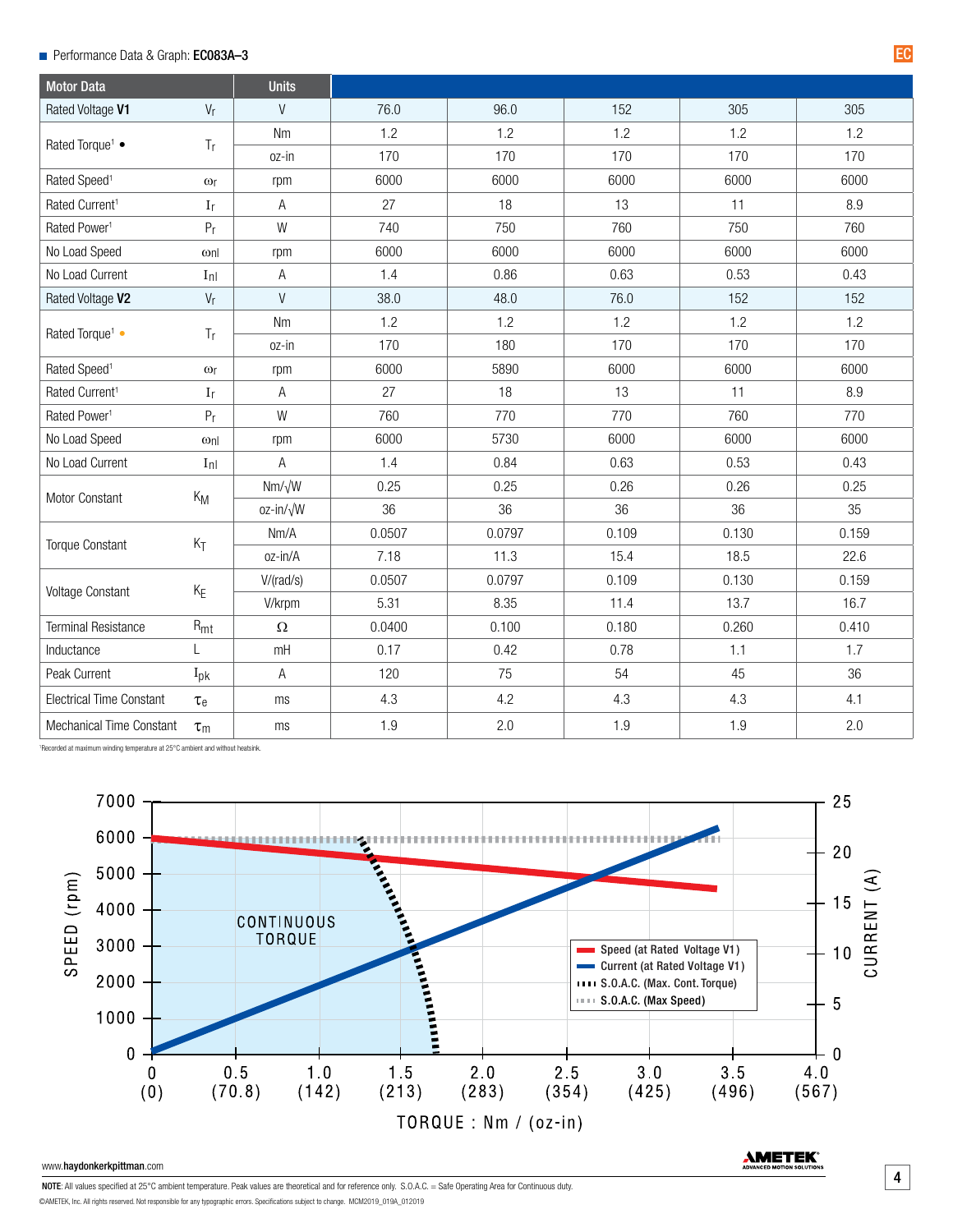# ■ Performance Data & Graph: EC083A–4 EC

| <b>Motor Data</b>               |                      | <b>Units</b>      |        |        |       |       |       |       |
|---------------------------------|----------------------|-------------------|--------|--------|-------|-------|-------|-------|
| Rated Voltage V1                | $V_r$                | V                 | 76.0   | 76.0   | 152   | 152   | 305   | 305   |
| Rated Torque <sup>1</sup> •     |                      | Nm                | 1.3    | 1.3    | 1.3   | 1.3   | 1.3   | 1.3   |
|                                 | Tr                   | oz-in             | 190    | 190    | 180   | 190   | 180   | 180   |
| Rated Speed <sup>1</sup>        | $\omega$ r           | rpm               | 6000   | 6000   | 6000  | 6000  | 6000  | 6000  |
| Rated Current <sup>1</sup>      | I <sub>r</sub>       | Α                 | 22     | 16     | 11    | 8.1   | 5.4   | 4.4   |
| Rated Power <sup>1</sup>        | P <sub>r</sub>       | W                 | 840    | 830    | 820   | 840   | 820   | 810   |
| No Load Speed                   | $\omega$ nl          | rpm               | 6000   | 6000   | 6000  | 6000  | 6000  | 6000  |
| No Load Current                 | $I_{\text{nl}}$      | Α                 | 1.1    | 0.73   | 0.51  | 0.37  | 0.26  | 0.21  |
| Rated Voltage V2                | $V_r$                | $\vee$            | 38.0   | 48.0   | 76.0  | 76.0  | 152   | 152   |
| Rated Torque <sup>1</sup> •     | T <sub>r</sub>       | <b>Nm</b>         | 1.5    | 1.5    | 1.4   | 1.7   | 1.4   | 1.6   |
|                                 |                      | oz-in             | 210    | 220    | 200   | 240   | 200   | 220   |
| Rated Speed <sup>1</sup>        | $\omega$ r           | rpm               | 5260   | 4820   | 5290  | 3700  | 5290  | 4250  |
| Rated Current <sup>1</sup>      | I <sub>r</sub>       | A                 | 24     | 18     | 12    | 9.8   | 5.9   | 5.2   |
| Rated Power <sup>1</sup>        | P <sub>r</sub>       | W                 | 810    | 770    | 800   | 660   | 800   | 700   |
| No Load Speed                   | $\omega_{\text{nl}}$ | rpm               | 5150   | 4740   | 5150  | 3750  | 5150  | 4240  |
| No Load Current                 | $I_{\text{nl}}$      | A                 | 0.95   | 0.67   | 0.48  | 0.31  | 0.24  | 0.19  |
| Motor Constant                  | $K_M$                | $Nm/\sqrt{W}$     | 0.27   | 0.28   | 0.28  | 0.28  | 0.28  | 0.27  |
|                                 |                      | oz-in/ $\sqrt{W}$ | 38     | 40     | 39    | 39    | 39    | 38    |
| <b>Torque Constant</b>          | $K_T$                | Nm/A              | 0.0702 | 0.0964 | 0.140 | 0.193 | 0.281 | 0.341 |
|                                 |                      | oz-in/A           | 9.94   | 13.7   | 19.9  | 27.3  | 39.8  | 48.3  |
| Voltage Constant                | $K_E$                | V/(rad/s)         | 0.0702 | 0.0964 | 0.140 | 0.193 | 0.281 | 0.341 |
|                                 |                      | V/krpm            | 7.35   | 10.1   | 14.7  | 20.2  | 29.4  | 35.7  |
| <b>Terminal Resistance</b>      | $R_{mt}$             | $\Omega$          | 0.0700 | 0.120  | 0.260 | 0.480 | 1.04  | 1.60  |
| Inductance                      | L                    | mH                | 0.26   | 0.49   | 1.1   | 2.0   | 4.2   | 6.2   |
| Peak Current                    | $I_{\text{pk}}$      | Α                 | 93     | 69     | 48    | 33    | 23    | 19    |
| <b>Electrical Time Constant</b> | $\tau_{\rm e}$       | ms                | 3.7    | 4.1    | 4.0   | 4.1   | 4.0   | 3.9   |
| <b>Mechanical Time Constant</b> | $\tau_{m}$           | ms                | 2.2    | 2.0    | 2.1   | 2.0   | 2.1   | 2.2   |

1 Recorded at maximum winding temperature at 25°C ambient and without heatsink.



### www.haydonkerkpittman.com

**AMETEK**<sup>®</sup>

5

NOTE: All values specified at 25°C ambient temperature. Peak values are theoretical and for reference only. S.O.A.C. = Safe Operating Area for Continuous duty.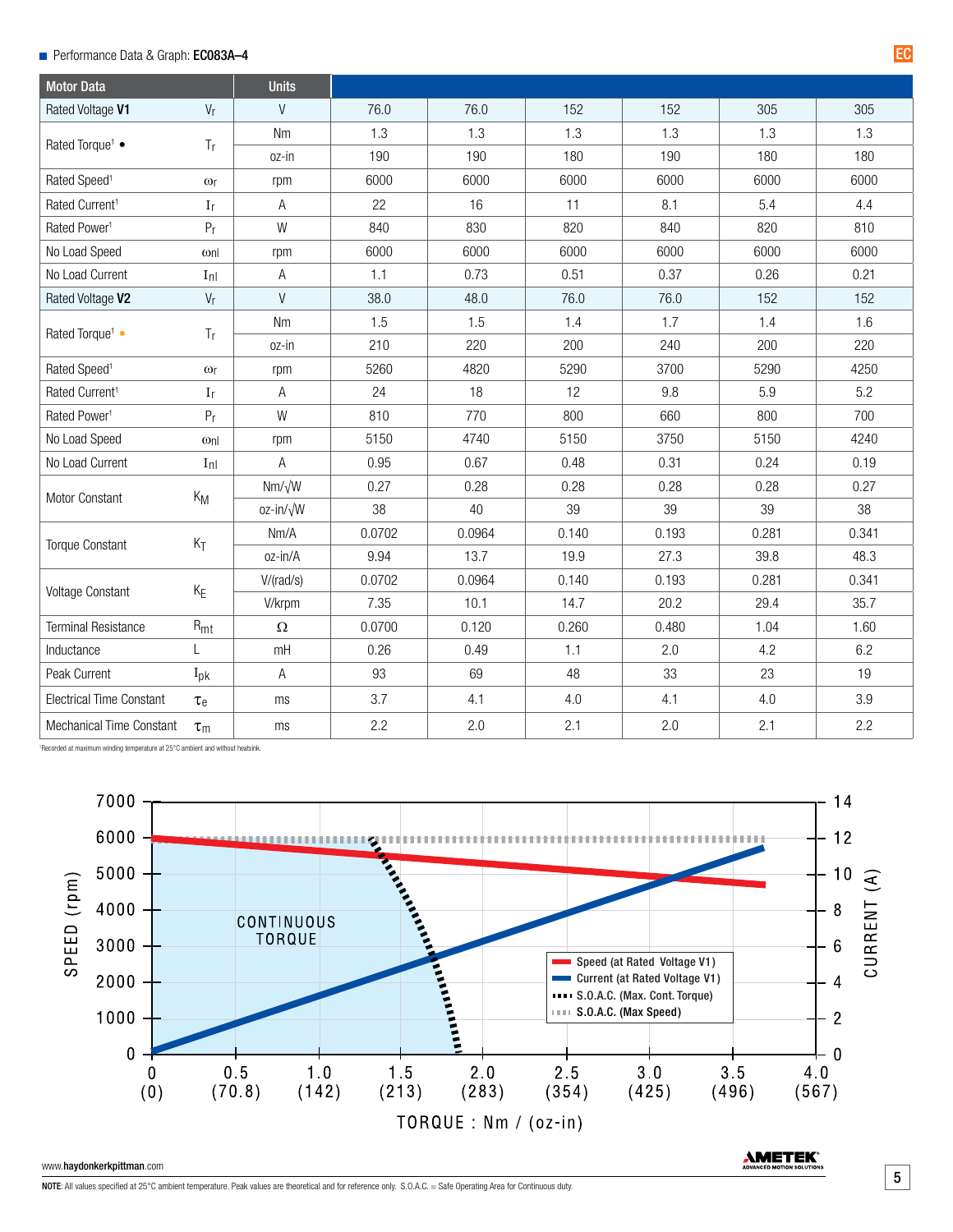# Performance Data & Graph: EC083A–5 EC

| <b>Motor Data</b>                 |                      | <b>Units</b>      |        |        |        |       |       |       |
|-----------------------------------|----------------------|-------------------|--------|--------|--------|-------|-------|-------|
| Rated Voltage V1                  | $V_r$                | V                 | 76.0   | 96.0   | 121    | 152   | 305   | 305   |
| Rated Torque <sup>1</sup> •<br>Tr |                      | <b>Nm</b>         | 1.3    | 1.3    | 1.4    | 1.4   | 1.4   | 1.6   |
|                                   |                      | oz-in             | 180    | 190    | 190    | 200   | 190   | 230   |
| Rated Speed <sup>1</sup>          | $\omega$ r           | rpm               | 6000   | 6000   | 6000   | 6000  | 6000  | 6000  |
| Rated Current <sup>1</sup>        | I <sub>r</sub>       | Α                 | 24     | 19     | 17     | 12    | 9.7   | 6.9   |
| Rated Power <sup>1</sup>          | P <sub>r</sub>       | W                 | 790    | 840    | 860    | 890   | 860   | 1000  |
| No Load Speed                     | $\omega_{\text{nl}}$ | rpm               | 6000   | 6000   | 6000   | 6000  | 6000  | 6000  |
| No Load Current                   | $I_{\text{nl}}$      | Α                 | 1.4    | 1.1    | 0.92   | 0.64  | 0.52  | 0.32  |
| Rated Voltage V2                  | $V_r$                | $\vee$            | 38.0   | 96.0   | 96.0   | 76.0  | 152   | 152   |
|                                   |                      | <b>Nm</b>         | 1.3    | 1.3    | 1.4    | 1.6   | 1.4   | 1.8   |
| Rated Torque <sup>1</sup> •       | T <sub>r</sub>       | oz-in             | 180    | 190    | 190    | 220   | 200   | 250   |
| Rated Speed <sup>1</sup>          | $\omega$ r           | rpm               | 6000   | 6000   | 6000   | 5490  | 6000  | 5380  |
| Rated Current <sup>1</sup>        | I <sub>r</sub>       | Α                 | 24     | 19     | 17     | 13    | 9.7   | 7.4   |
| Rated Power <sup>1</sup>          | P <sub>r</sub>       | W                 | 800    | 840    | 860    | 900   | 870   | 1000  |
| No Load Speed                     | $\omega_{\text{nl}}$ | rpm               | 5700   | 6000   | 6000   | 5260  | 6000  | 5280  |
| No Load Current                   | $I_{\text{nl}}$      | А                 | 1.4    | 1.1    | 0.92   | 0.60  | 0.52  | 0.31  |
| Motor Constant                    | $K_M$                | $Nm/\sqrt{W}$     | 0.32   | 0.32   | 0.30   | 0.32  | 0.31  | 0.28  |
|                                   |                      | oz-in/ $\sqrt{W}$ | 45     | 45     | 43     | 45    | 44    | 40    |
|                                   | $K_T$                | Nm/A              | 0.0634 | 0.0845 | 0.0951 | 0.137 | 0.169 | 0.274 |
| <b>Torque Constant</b>            |                      | oz-in/A           | 8.98   | 12.0   | 13.5   | 19.5  | 23.9  | 38.8  |
|                                   | $K_E$                | V/(rad/s)         | 0.0634 | 0.0845 | 0.0951 | 0.137 | 0.169 | 0.274 |
| <b>Voltage Constant</b>           |                      | V/krpm            | 6.64   | 8.85   | 9.96   | 14.4  | 17.7  | 28.7  |
| <b>Terminal Resistance</b>        | $R_{mt}$             | $\Omega$          | 0.0400 | 0.0700 | 0.100  | 0.190 | 0.290 | 0.940 |
| Inductance                        | L                    | mH                | 0.17   | 0.30   | 0.38   | 0.81  | 1.2   | 3.2   |
| Peak Current                      | $I_{\text{pk}}$      | A                 | 120    | 90     | 78     | 57    | 45    | 29    |
| <b>Electrical Time Constant</b>   | $\tau_{\rm e}$       | ms                | 4.3    | 4.3    | 3.8    | 4.3   | 4.2   | 3.4   |
| <b>Mechanical Time Constant</b>   | $\tau_{m}$           | ms                | 2.0    | 2.0    | 2.2    | 2.0   | 2.1   | 2.5   |

1 Recorded at maximum winding temperature at 25°C ambient and without heatsink.



#### www.haydonkerkpittman.com

**AMETEK**<sup>®</sup>

6

NOTE: All values specified at 25°C ambient temperature. Peak values are theoretical and for reference only. S.O.A.C. = Safe Operating Area for Continuous duty.